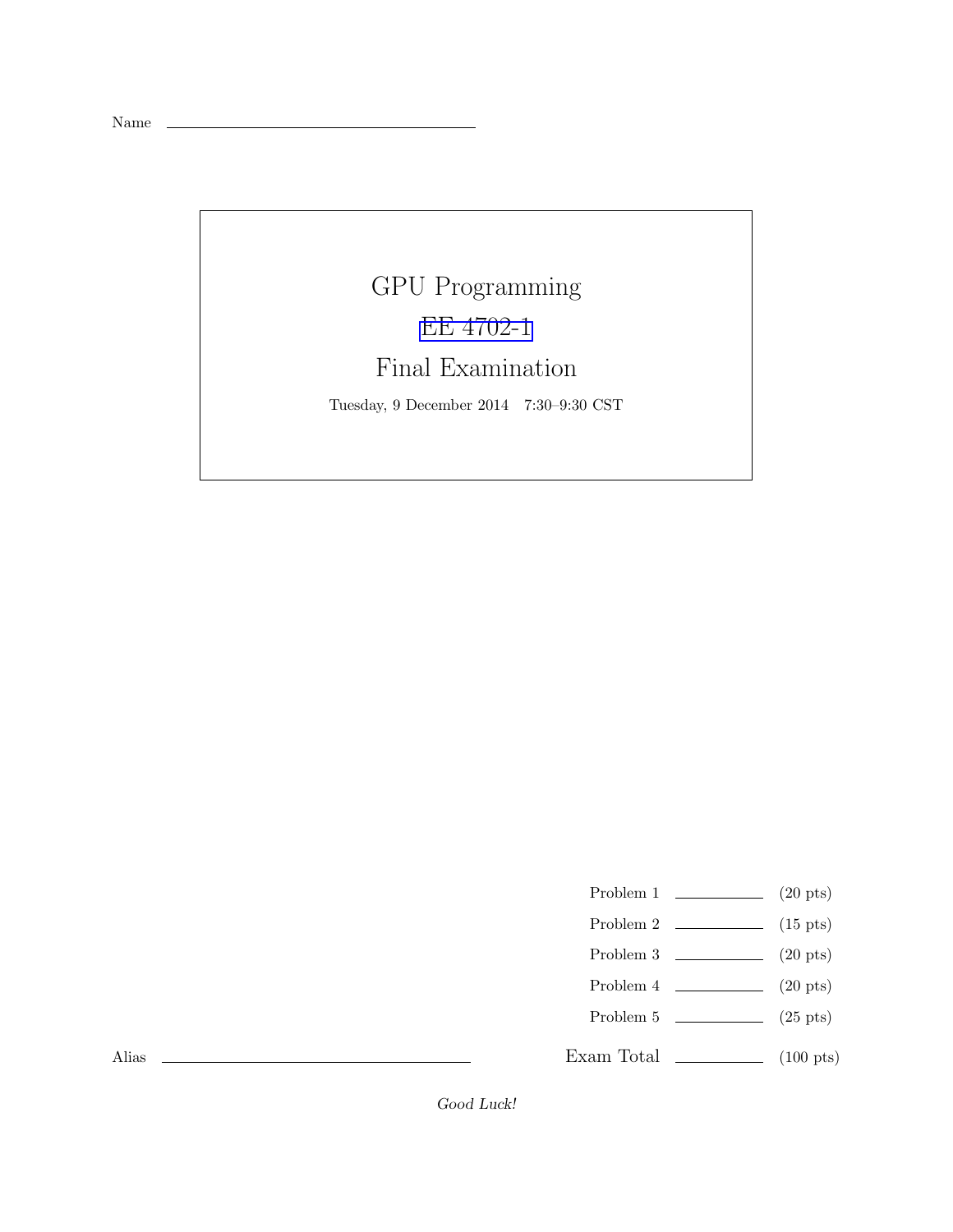Problem 1: [20 pts] Part of the vertex shader from Homework 6 (which is similar to the vertex shader in earlier assignments) appears below. For the questions below let  $c$  denote the chain length (the number of balls), let s denote the value of  $opt$  segments (the number of iterations of the t loop in the CPU code), and let  $n = cs$  denote the number of "vertices" sent to the vertex shader.

```
in ivec2 gl_Vertex; // Vertex Shader Inputs
out Data_to_GS { // Interface block for vertex shader output / geometry shader input.
 vec4 vertex_e[2][2]; // Vertex coordinates in eye space.
 vec4 position[2][2]; // Vertex coordinates in clip space.
 vec2 texCoord[2];
 vec3 normal_e[2];
 vec3 radial_e; // Normal for edge primitives.
};
void vs_main_lines() {
 const int bidx = gl_Vertex.x;
 const int ti = gl_Vertex.y;
 const int radial_idx = bidx * opt_segments + ti;
 const float delta_t = 1.0 / opt_segments;
 const float t = float(ti) * delta_t;const float theta = delta_t * radial_idx * omega;
 vec3 pos1 = balls_pos[bidx-1].xyz; // Buffer object access.
 vec3 pos2 = balls_pos[bidx].xyz; // Buffer object access.
 vec3 v12 = pos2.xyz - pos1.xyz;
 // ...
```
(*a*) For an entire rendering pass (execution of glDrawArrays) how much data is sent from the CPU to the GPU for this vertex shader? The answer should be in bytes and in terms of  $c, s,$  and  $n$ .

Amount of data from CPU to GPU:

(*b*) For an entire rendering pass (execution of glDrawArrays) how much data is output by the vertex shader for the geometry shader? The answer should be in bytes and in terms of  $c, s,$  and  $n$ .

Amount of data output from vertex shader:

(*c*) For an entire rendering pass (execution of glDrawArrays) how much data is read by the geometry shader (not shown) per frame? It's important to remember that the input to the vertex shader is line strips and the input to the geometry shader is lines. The answer should be in bytes and in terms of  $c, s,$  and  $n$ .

Amount of data input to geometry shader: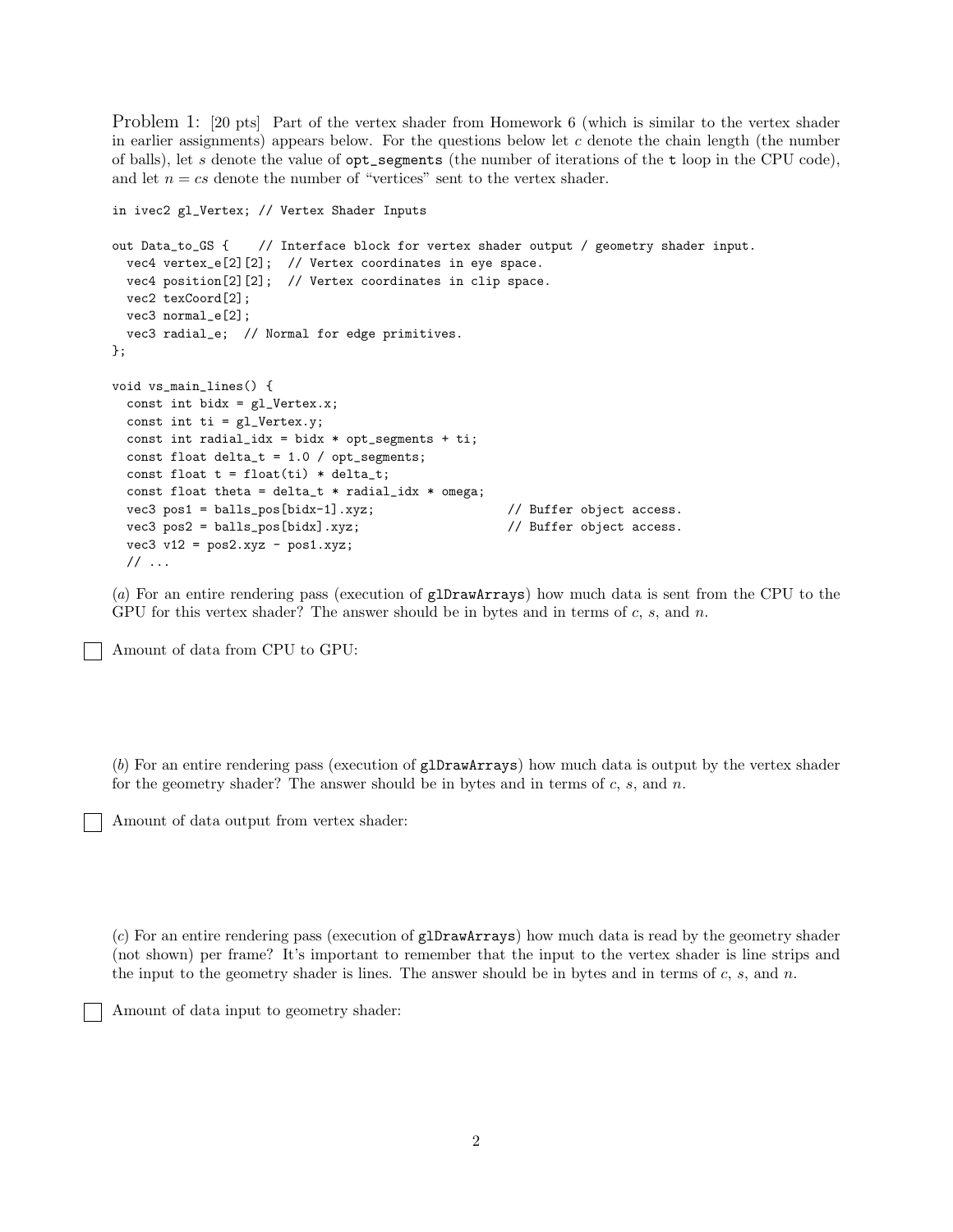Problem 1, continued: Recall that balls\_pos is an array of ball positions, something that changes each frame. Note that the vertex shader is reading the positions from a buffer object.

It would be possible, though wasteful, to use a vertex shader input for the ball positions.

(*d*) Show the vertex shader input declarations that can be used for ball positions. *Hint: This part is easy, look at the code on the previous page.*

Declarations:

(*e*) Compute the amount of data sent from the CPU to the GPU needed when the ball positions are read as vertex shader inputs. The answer should be in bytes and in terms of  $c$ ,  $s$ , and  $n$ .

Amount of data for ball positions as vertex shader inputs: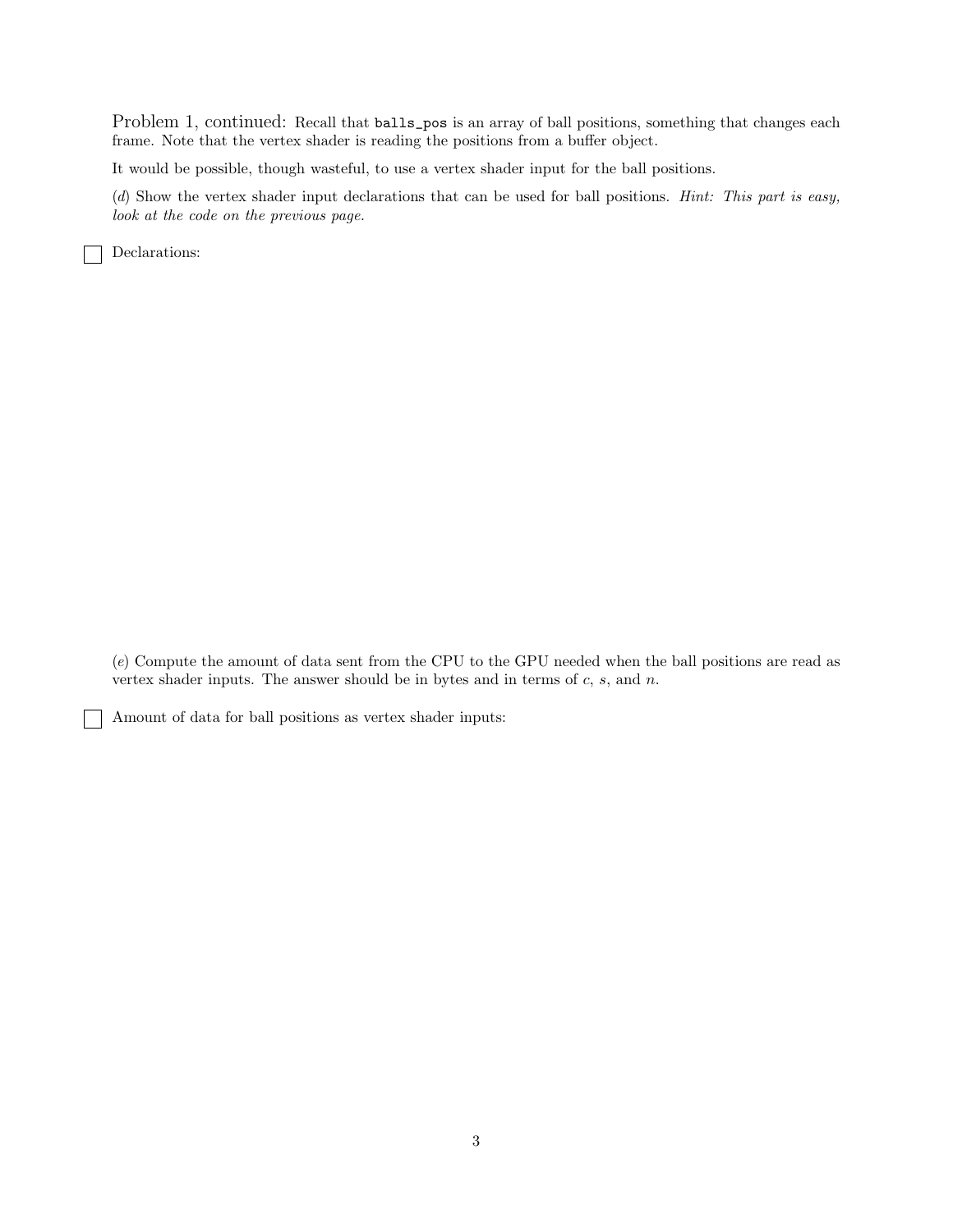Problem 2: [15 pts] The fragment shader used in many class demonstrations and homework assignments performs lighting calculations. This yields the best results, but is computationally expensive. The historic location for computing lighting is the vertex shader.

(*a*) With the help of a diagram describe how fragment-shader lighting computation yields a more realistic image than vertex-shader lighting computation.

Fragment shader lighting more realistic because:

(*b*) How many times more work does it take to compute lighting in the fragment shader? State any assumptions used for your answer.

Using the fragment shader for lighting requires  $x \times$  more computation assuming:

(*c*) Doing lighting calculations in the fragment shader does not always make a big difference in appearance. Consider a hybrid scheme in which a fragment-shader input determines whether the fragment shader should do the lighting calculations or just use the color input. Which stage is best suited to determine if the fragment shader should do lighting calculations?

Shader stage best suited to determine where to compute lighting?

Explain.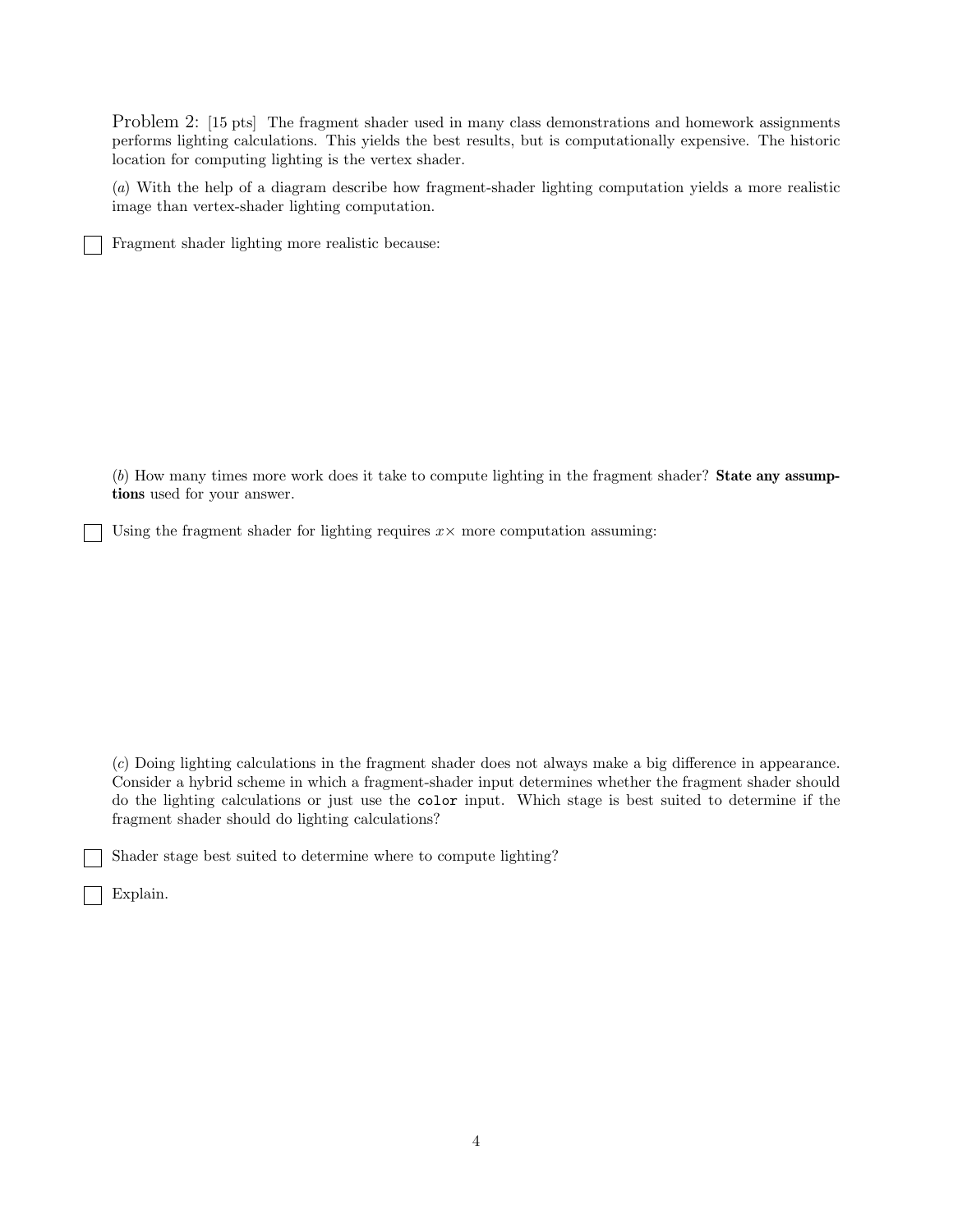Problem 3: [20 pts] The CUDA kernel below computes an operation on all pairs of elements of array  $d$ -pos, the number of array elements is chain\_length. Let B denote the block size of the kernel launch. The grid size (number of blocks) is (and must be) chain\_length.

```
__global__ void force_pairs()
{
  const int a_idx = blockIdx.x;
  const float4 pos_a = d_pos[a_idx]; // Global Access A
  float3 force = make_fload3(0,0,0);for ( int b_idx = threadIdx.x; b_idx < chain_length; b_idx += blockDim.x)
    {
     const float4 pos_b = d_pos[b_idx];
     force += force_compute(pos_a,pos_b);
    }
 d_vel[a_idx] += delta_t * d_balls[a_idx].mass_inv * force; // Error here.
}
```
(*a*) Compute the amount of data read for the entire kernel due to the line Global Access A. The size of a float4 is 16 bytes and the minimum request size is  $32$  bytes. Compute this number in terms of  $B$  (block size) and c (chain\_length). *Note: In the original exam* n *was used for chain length.*

Amount of data read due to Access A.

(*b*) Modify the code so that it uses shared memory to reduce the amount of data read due to Global Access A.

Modify to use shared memory to reduce data read for A.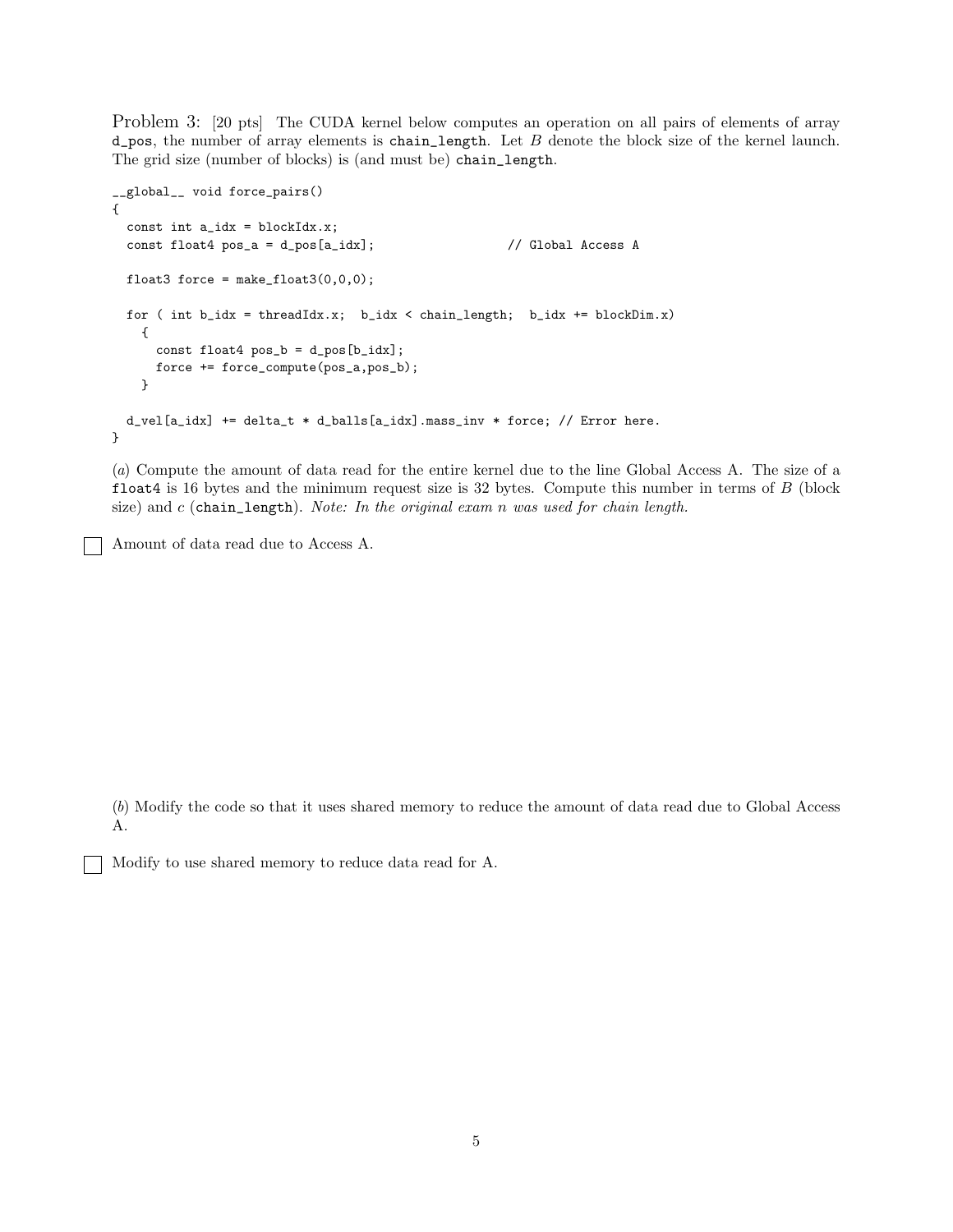Problem 3, continued: The CUDA code below is the same as the previous page. The line marked "Error here" has two problems.

```
__global__ void force_pairs()
{
  const int a_idx = blockIdx.x;
  const float4 pos_a = d_pos[a_idx]; // Global Access A
 float3 force = make_float3(0,0,0);
  for ( int b_idx = threadIdx.x; b_idx < chain_length; b_idx += blockDim.x)
    {
     const float4 pos_b = d_pos[b_idx];force += force_compute(pos_a,pos_b);
    }
 d_vel[a_idx] += delta_t * d_balls[a_idx].mass_inv * force; // Error here.
}
```
(*c*) Due to one problem the wrong value will be written into d\_vel. Explain why.

Wrong value written to **d\_vel** because ....

(*d*) The line marked "Error here" is also inefficient. Explain why and fix the problem. *Hint: Use shared memory.*

Reason for inefficiency.

Fix with shared memory.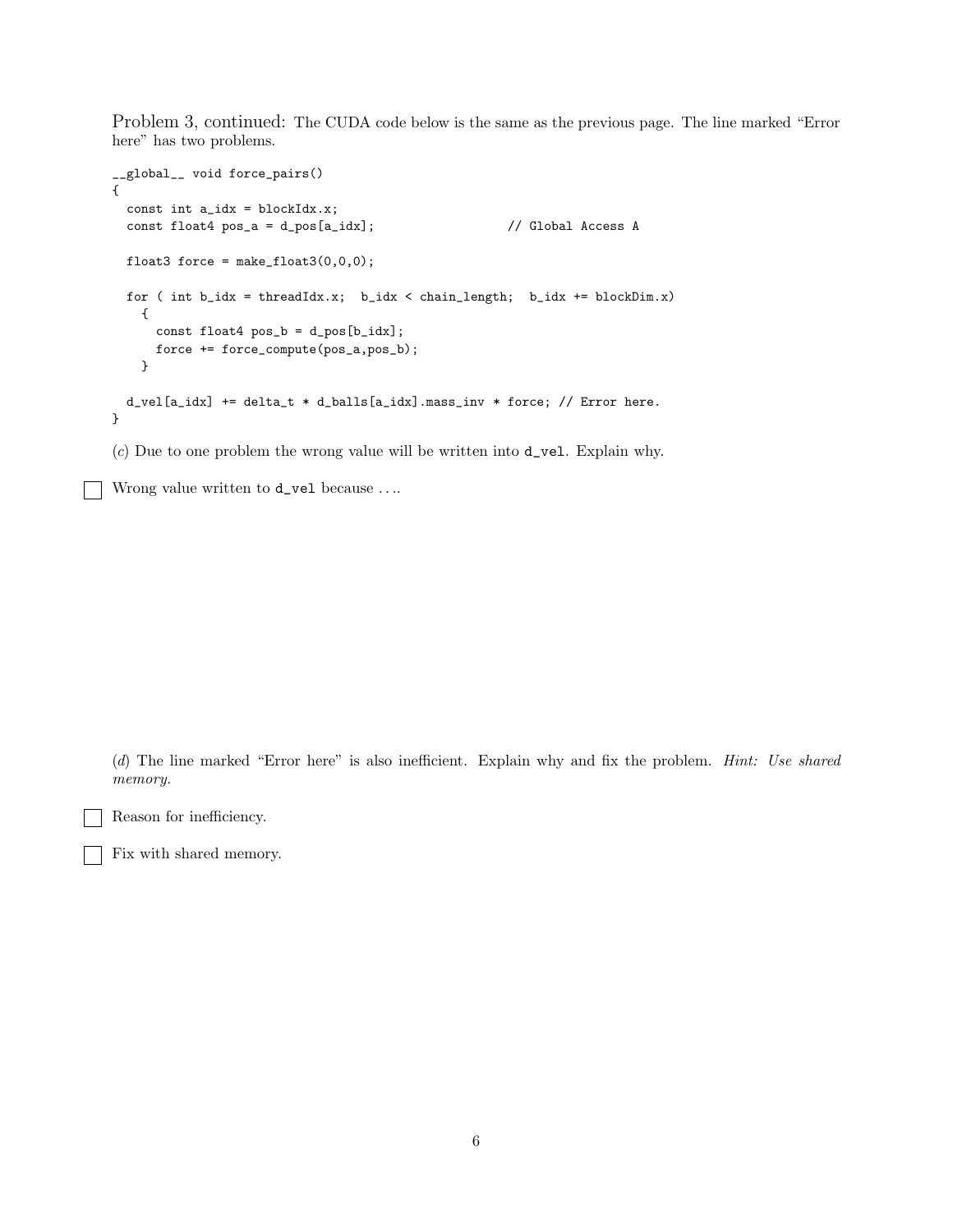Problem 4: Answer each question below.

(*a*) [5 pts] A CUDA application launches a kernel with a grid size of 20 blocks. Describe a situation in which that is inefficient and explain why.

Twenty blocks is inefficient when:

Because:  $\mathsf{I}$ 

(*b*) [5 pts] A CUDA application launches a kernel with a block size of 19 threads. Why is that inefficient?

Nineteen threads is inefficient because: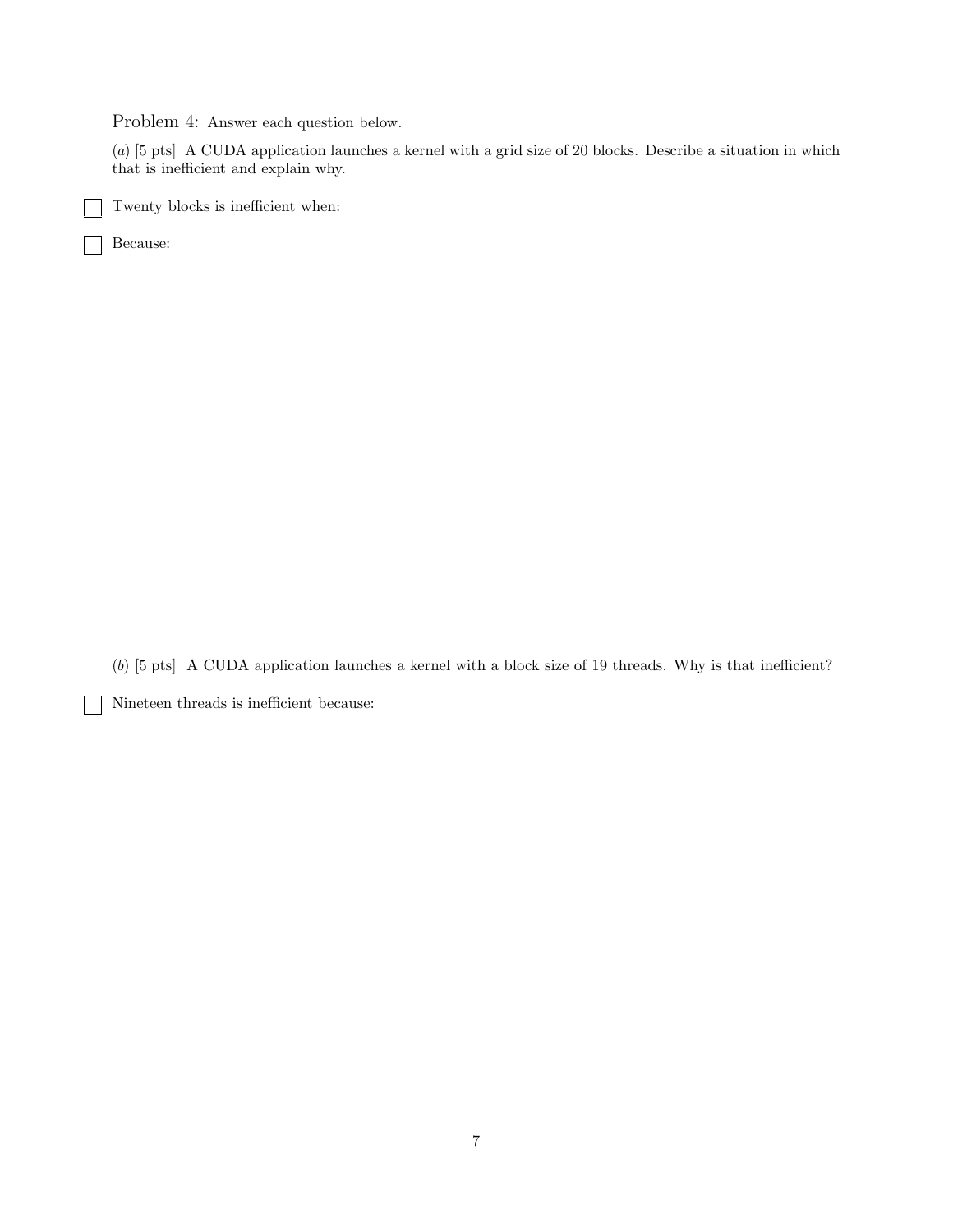Problem 4, continued:

(*c*) [5 pts] The loop body in the CUDA code below does one of five kinds of operations. Which is the biggest concern for the code below, grid size, block size, or warp size?

```
const int tid = threadIdx.x + blockIdx.x * blockDim.x;
for ( int i = tid; i<size; i += num_threads ) {
  int k = kind[i];
  float4 d = data[i];
  switch ( k ) {
    case 0: operation_x(i,d); break;
    case 1: operation_y(i,d); break;
    case 2: operation_z(i,d); break;
    case 3: operation_a(i,d); break;
    case 4: operation_b(i,d); break;
  }
}
```
Biggest concern for code is grid, block, or warp. (Circle one.)

Explain:

(*d*) [5 pts] For many classroom CUDA examples a structure is used to hold application related variables, such as the one below. For the GPU, this had been declared in the \_\_constant\_\_ address space, but it could have been declared in the global (device) address space (shown commented out below). What's the disadvantage of the global space for this?

```
struct App {
  int num_threads, array_size;
  Vector *v_in;
  Vector *d_v_in;
};
App app; // In host address space.
__constant__ App d_app; // In device constant address space.
// __device__ App d_app; // In device global address space.
```
Disadvantage of global address space for the App structure?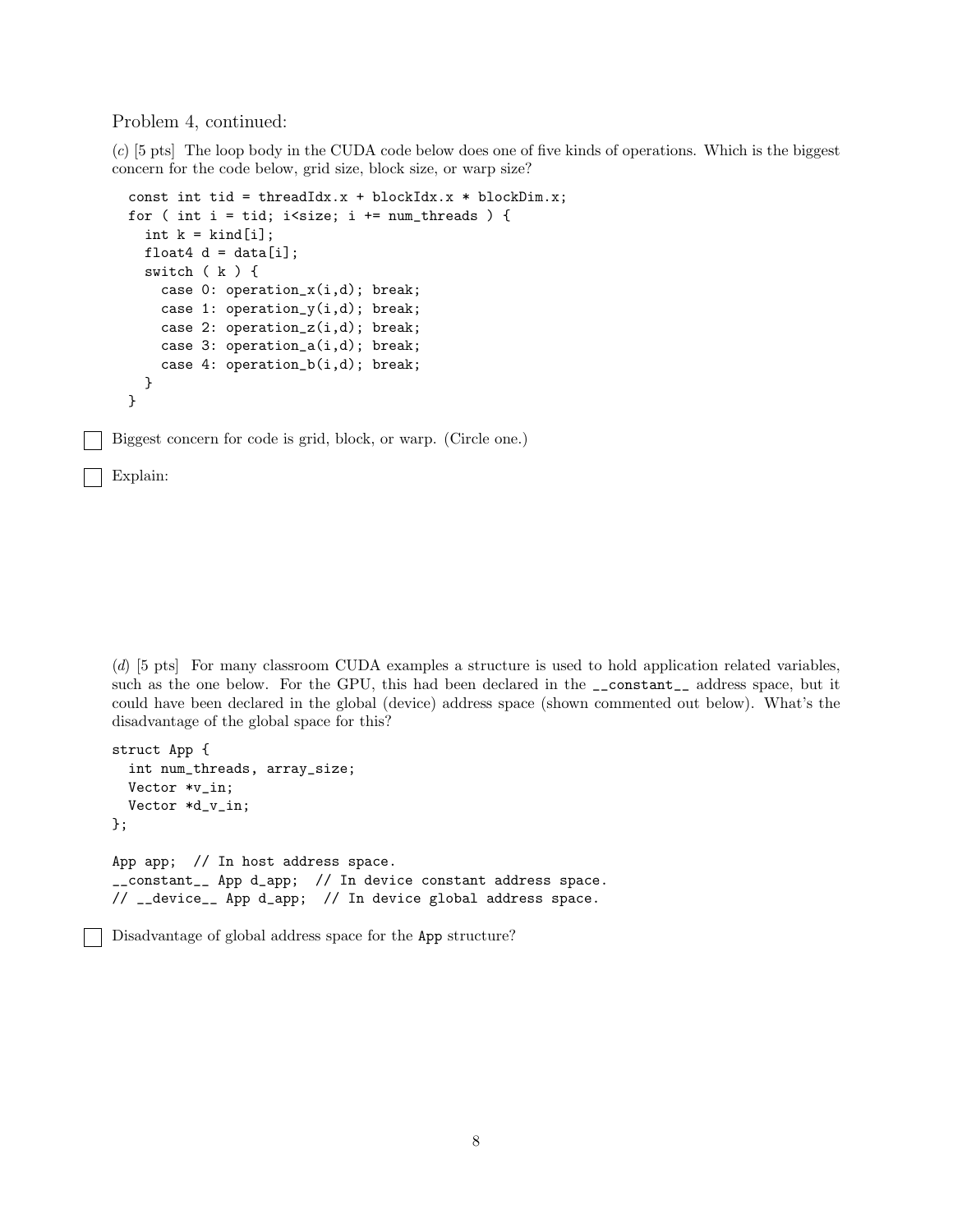Problem 5: Answer each question below.

(*a*) [5 pts] The vertex shader below uses the deprecated output gl\_FrontColor to hold a lighted color. Those setting the OpenGL standard would prefer that you define your own vertex shader output to hold the lighted color. On the other hand, gl\_Position is not deprecated and it must be written (if not by the vertex shader, then by the geometry shader). Why?

```
void vs_main() {
  gl_Position = gl_ModelViewProjectionMatrix * gl_Vertex;
  vec4 vertex_e = gl_ModelViewMatrix * gl_Vertex;
  vec3 normal_e = normalize(gl_NormalMatrix * gl_Normal);
 gl_FrontColor = generic_lighting(vertex_e,gl_Color,normal_e);
}
```
Cannot substitute gl\_Position with a user-defined output because:

(*b*) [5 pts] It's possible to define user-defined outputs for the vertex and geometry shaders, but not for the fragment or compute shaders.

Why can't there be user-defined fragment shader outputs?

Why can't there be user-defined compute shader outputs?